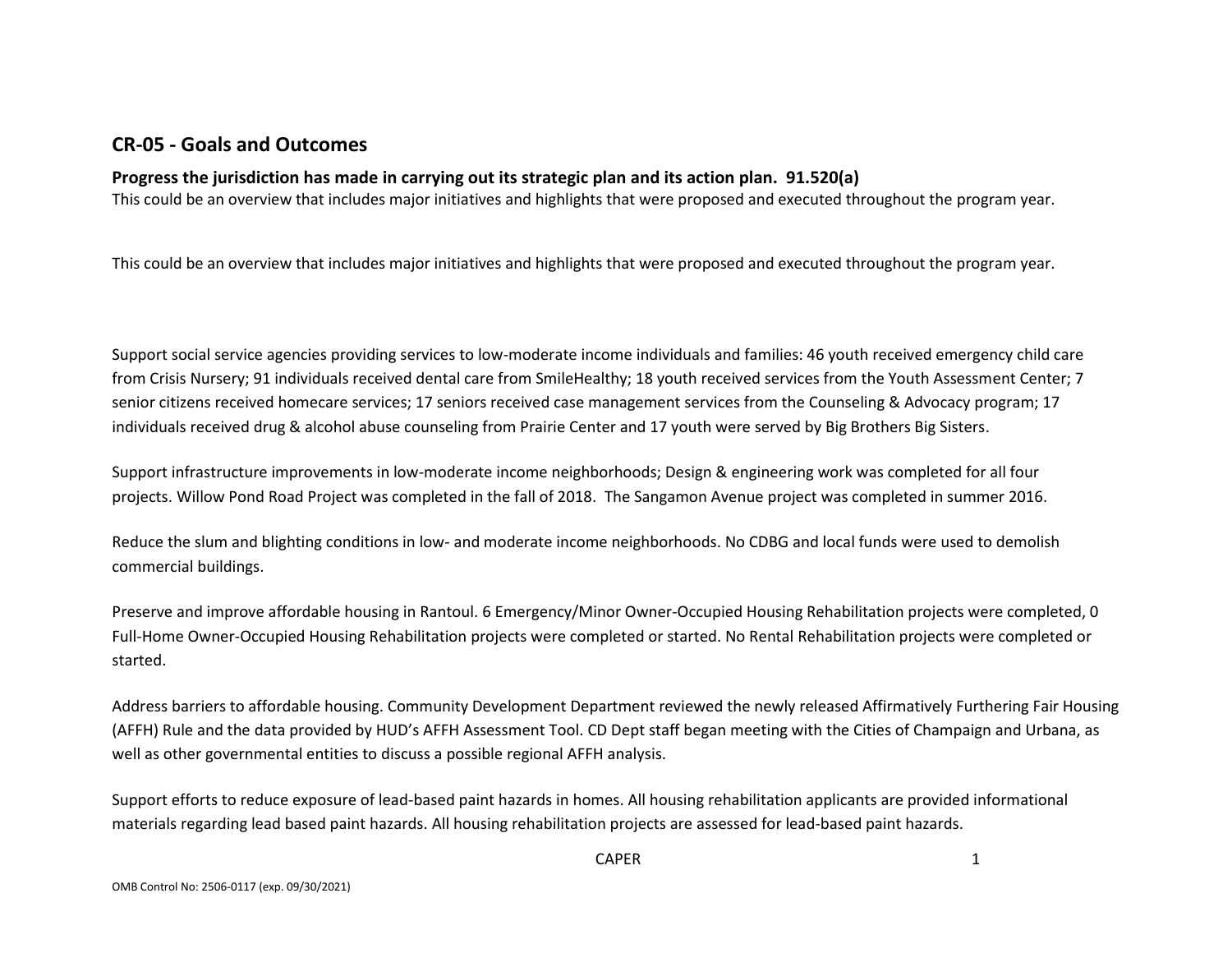Support the expansion of existing businesses along with the development of new businesses in Rantoul. 2 Micro-Loans and 3 Revolving Loans were approved in program year 2017 to assist businesses. Support the development of a highly trained workforce. Parkland College offered GED courses in Rantoul and Champaign, but did not use CDBG funds in PY2018.

#### **Comparison of the proposed versus actual outcomes for each outcome measure submitted with the consolidated plan and explain, if applicable, why progress was not made toward meeting goals and objectives. 91.520(g)**

Categories, priority levels, funding sources and amounts, outcomes/objectives, goal outcome indicators, units of measure, targets, actual outcomes/outputs, and percentage completed for each of the grantee's program year goals.

| Goal                          | Category                                | Source / Amount                                                                                                     | Indicator                                                                                      | Unit of<br><b>Measure</b> | <b>Expected</b><br>-<br><b>Strategic</b><br>Plan | Actual-<br><b>Strategic</b><br><b>Plan</b> | Percent<br>Complete | Expected<br>Program<br>Year | Actual-<br>Program<br>Year | Percent<br>Complete |
|-------------------------------|-----------------------------------------|---------------------------------------------------------------------------------------------------------------------|------------------------------------------------------------------------------------------------|---------------------------|--------------------------------------------------|--------------------------------------------|---------------------|-----------------------------|----------------------------|---------------------|
| <b>Building</b><br>Demolition | Non-Housing<br>Community<br>Development | $CDBG: $/$ Tax<br>Increment<br>Financing: $\oint$                                                                   | <b>Buildings</b><br>Demolished                                                                 | <b>Buildings</b>          | 20                                               | $\mathbf 0$                                | $0.00\%$            | 5                           | $\mathbf 0$                | 0.00%               |
| Economic<br>Development       | Non-Housing<br>Community<br>Development | Redevelopment<br>Fund: $\frac{2}{3}$ / Tax<br>Increment<br>Financing: \$/<br>USEDA -<br>Revolving Loan<br>Fund: $$$ | Jobs<br>created/retained                                                                       | Jobs                      | 75                                               | $\boldsymbol{0}$                           | 0.00%               |                             |                            |                     |
| Employment<br><b>Training</b> | Non-Housing<br>Community<br>Development | CDBG: \$                                                                                                            | Public service<br>activities other<br>than<br>Low/Moderate<br>Income Housing<br><b>Benefit</b> | Persons<br>Assisted       | 30                                               | $\mathbf 0$                                | 0.00%               |                             |                            |                     |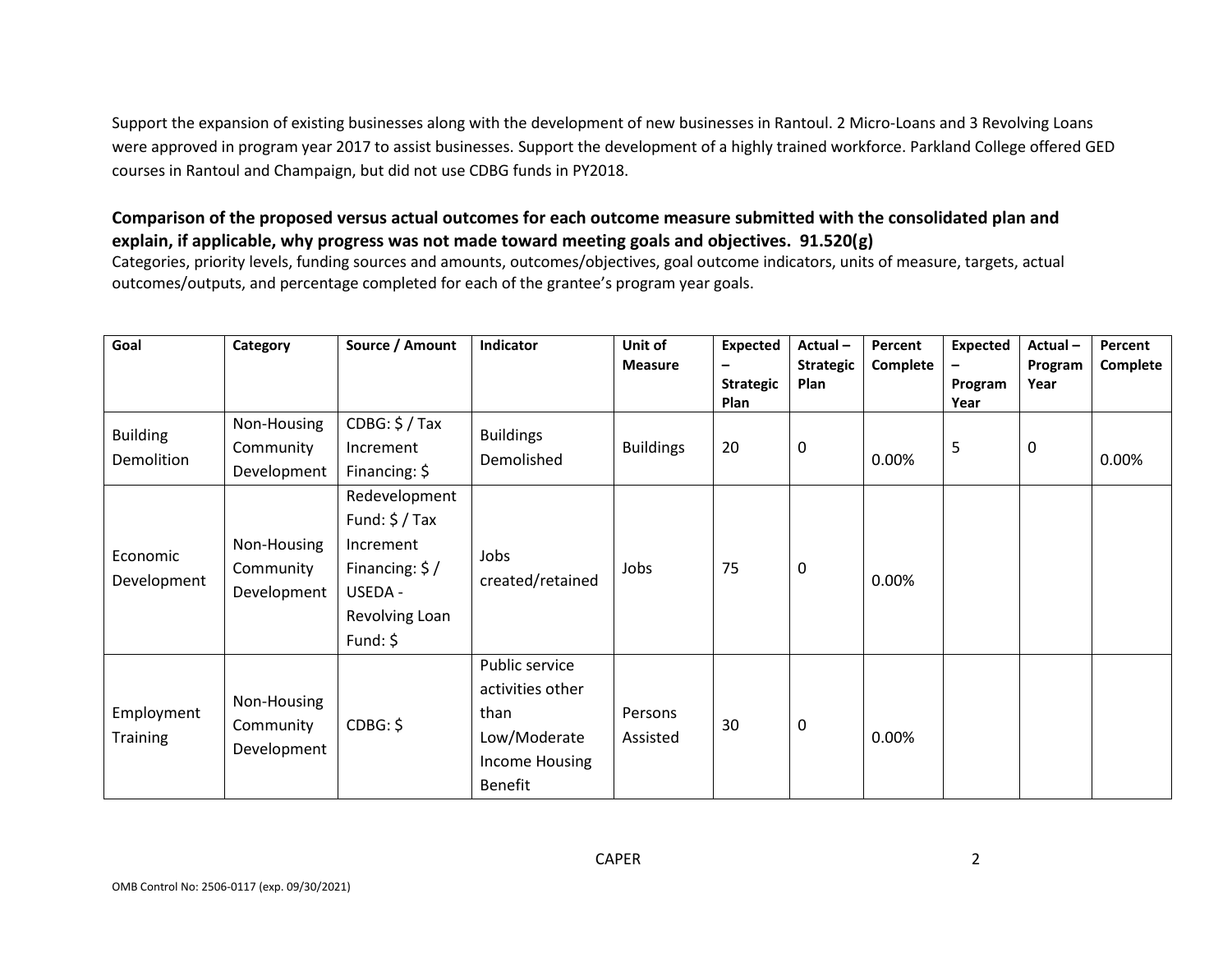| Health<br><b>Services</b>                       | Non-Housing<br>Community<br>Development | CDBG: \$                                                                                                 | Public service<br>activities other<br>than<br>Low/Moderate<br><b>Income Housing</b><br><b>Benefit</b>                       | Persons<br>Assisted          | 375   | $\mathbf 0$ | 0.00% | 375   | 150         | 40.00%  |
|-------------------------------------------------|-----------------------------------------|----------------------------------------------------------------------------------------------------------|-----------------------------------------------------------------------------------------------------------------------------|------------------------------|-------|-------------|-------|-------|-------------|---------|
| Homeless<br><b>Services</b>                     | Homeless                                | CDBG: \$/<br>Competitive<br>McKinney-Vento<br>Homeless<br>Assistance Act: \$                             | <b>Homeless Person</b><br>Overnight Shelter                                                                                 | Persons<br>Assisted          | 0     | $\mathbf 0$ |       |       |             |         |
| Infrastructure<br>Improvements                  | Non-Housing<br>Community<br>Development | CDBG: \$ / Illinois<br>Motor Fuel Tax:<br>\$/Village of<br>Rantoul<br>Stormwater<br>Drainage Fund:<br>\$ | Public Facility or<br>Infrastructure<br>Activities other<br>than<br>Low/Moderate<br><b>Income Housing</b><br><b>Benefit</b> | Persons<br>Assisted          | 13000 | $\mathbf 0$ | 0.00% |       |             |         |
| Infrastructure<br>Improvements                  | Non-Housing<br>Community<br>Development | CDBG: \$ / Illinois<br>Motor Fuel Tax:<br>\$/Village of<br>Rantoul<br>Stormwater<br>Drainage Fund:<br>\$ | Public Facility or<br>Infrastructure<br>Activities for<br>Low/Moderate<br><b>Income Housing</b><br><b>Benefit</b>           | Households<br>Assisted       | 0     | $\mathbf 0$ |       | 13000 | 33750       | 259.62% |
| Owner-<br>Occupied<br>Housing<br>Rehabilitation | Affordable<br>Housing                   | CDBG: \$                                                                                                 | Homeowner<br>Housing<br>Rehabilitated                                                                                       | Household<br>Housing<br>Unit | 33    | $\pmb{0}$   | 0.00% | 22    | $\mathbf 0$ | 0.00%   |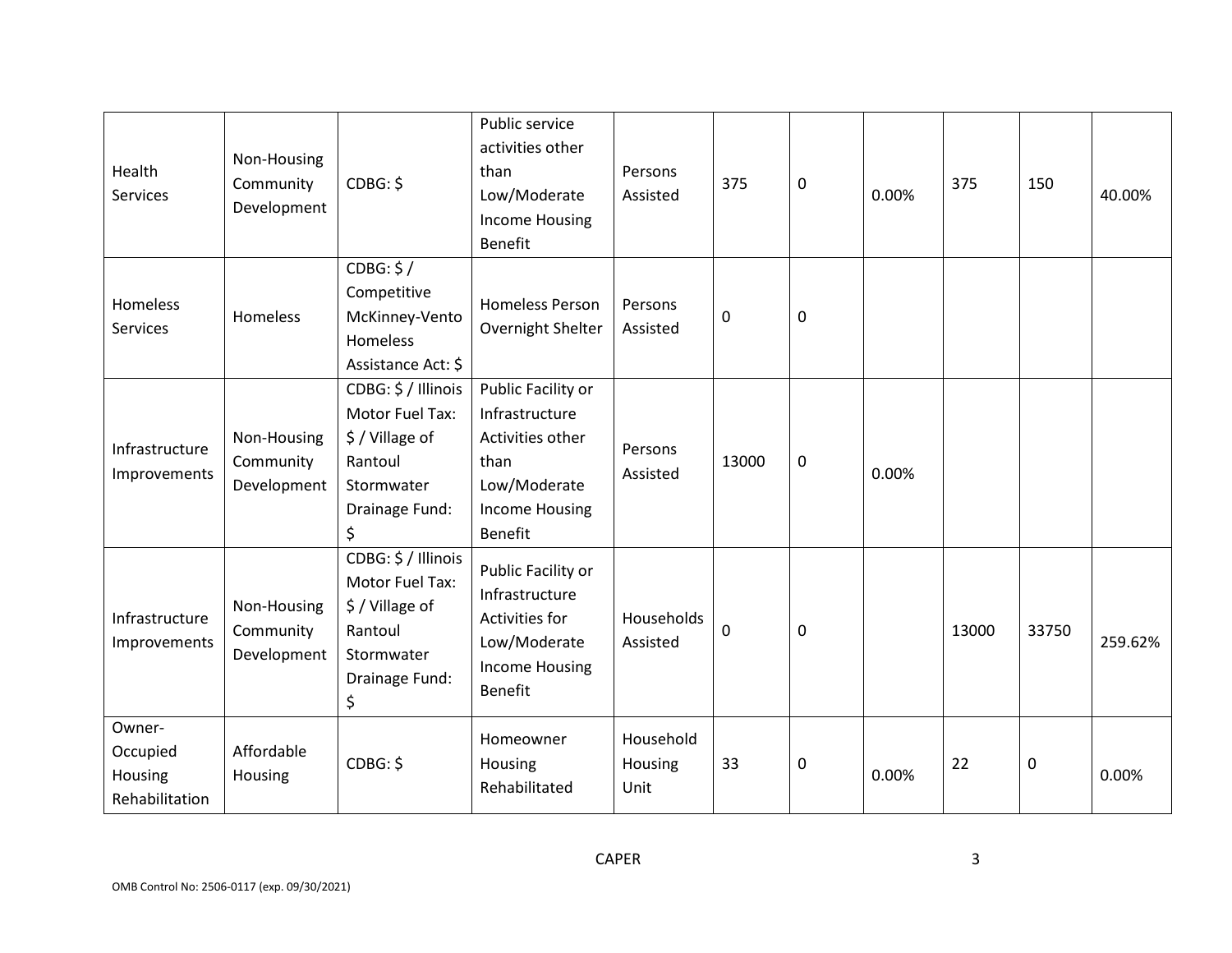| Rental<br>Rehabilitation           | Affordable<br>Housing                    | CDBG: \$ / Rental<br><b>Rehab Revolving</b><br>Loan Fund: \$ | Rental units<br>rehabilitated                                                                  | Household<br>Housing<br>Unit | 5   | $\mathbf 0$ | 0.00% |     |     |         |
|------------------------------------|------------------------------------------|--------------------------------------------------------------|------------------------------------------------------------------------------------------------|------------------------------|-----|-------------|-------|-----|-----|---------|
| Senior<br>Services                 | Non-Housing<br>Community<br>Development  | CDBG: \$                                                     | Public service<br>activities other<br>than<br>Low/Moderate<br>Income Housing<br>Benefit        | Persons<br>Assisted          | 40  | $\mathsf 0$ | 0.00% | 40  | 40  | 100.00% |
| Substance<br><b>Abuse Services</b> | Non-<br>Homeless<br><b>Special Needs</b> | CDBG: \$                                                     | Public service<br>activities other<br>than<br>Low/Moderate<br>Income Housing<br>Benefit        | Persons<br>Assisted          | 100 | 0           | 0.00% | 100 | 41  | 41.00%  |
| <b>Youth Services</b>              | Non-Housing<br>Community<br>Development  | CDBG: \$                                                     | Public service<br>activities other<br>than<br>Low/Moderate<br>Income Housing<br><b>Benefit</b> | Persons<br>Assisted          | 30  | $\mathbf 0$ | 0.00% | 30  | 220 | 733.33% |

**Table 1 - Accomplishments – Program Year & Strategic Plan to Date**

# **Assess how the jurisdiction's use of funds, particularly CDBG, addresses the priorities and specific objectives identified in the plan, giving special attention to the highest priority activities identified.**

High priority activities identified in the 2013-2017 Consolidated Plan include the demolition of dilapidated structures throughout the community and in low-moderate income neighborhoods in particular, infrastructure improvements and housing rehabilitation: In 2018, no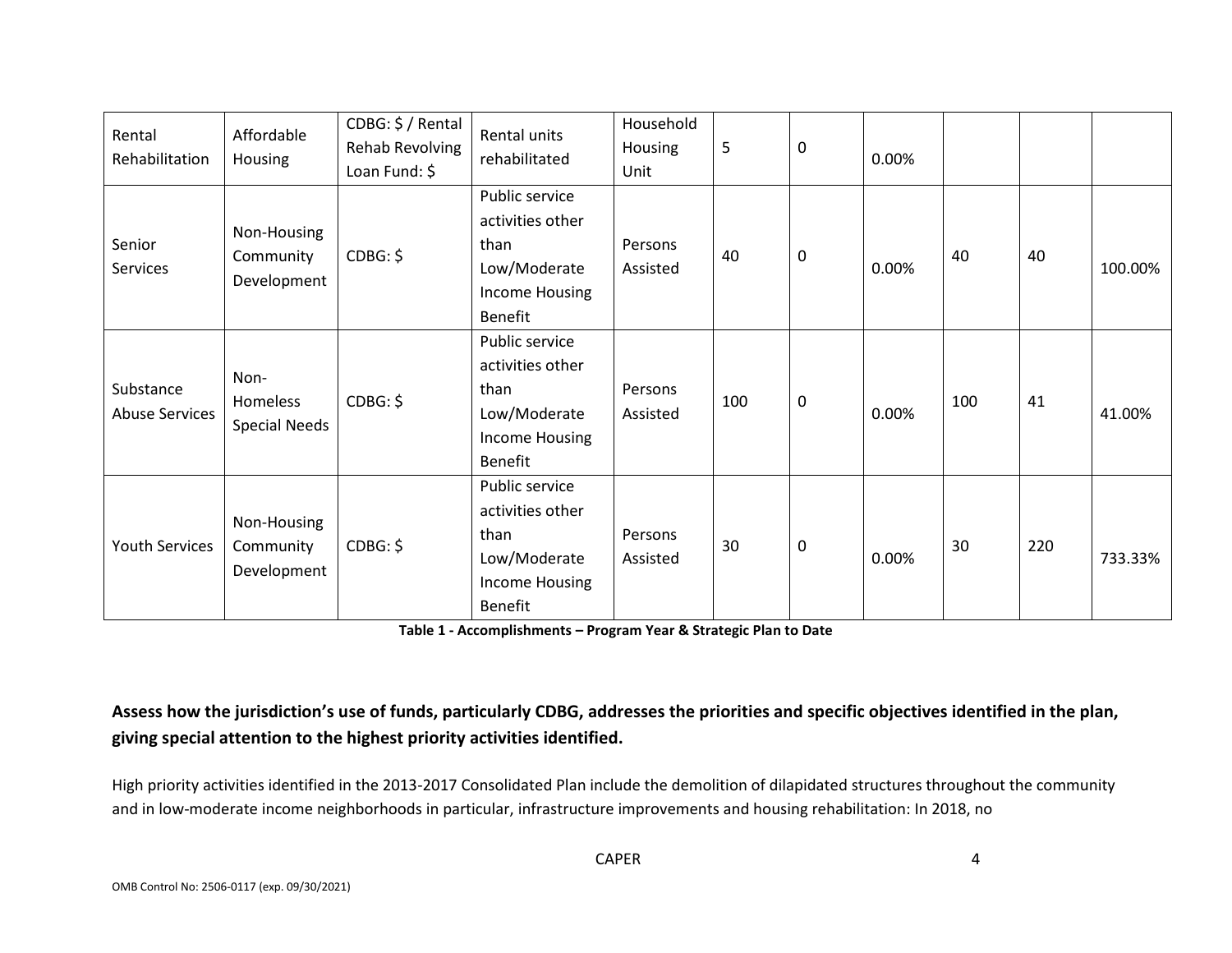dilapidated commercial buildings were demolished. The Village of Rantoul provided 2 micro-loans in various amounts totaling \$30,000: (1) \$50,000 to Perry Johnson and \$10,000 to Midwestern Preparatory Academy. Parkland College continued their Adult Education/GED Program in both Rantoul and Champaign. In 2018, CDBG funds were used to assist social service agencies who provide services to Rantoul residents: (1) CCRPC/Youth Assessment Center, who received \$6,616; Rosecrance-Prairie Center/Substance Abuse Counseling, who received \$12,616; SmileHealthy/Head Start Dental Clinic who received \$5,016; and Crisis Nursery/Safe CHildrens Program, who received \$16,046; and Family Service who received \$3,966 for their Counseling and Advocacy Program and \$3,466 for their HomeCare Program.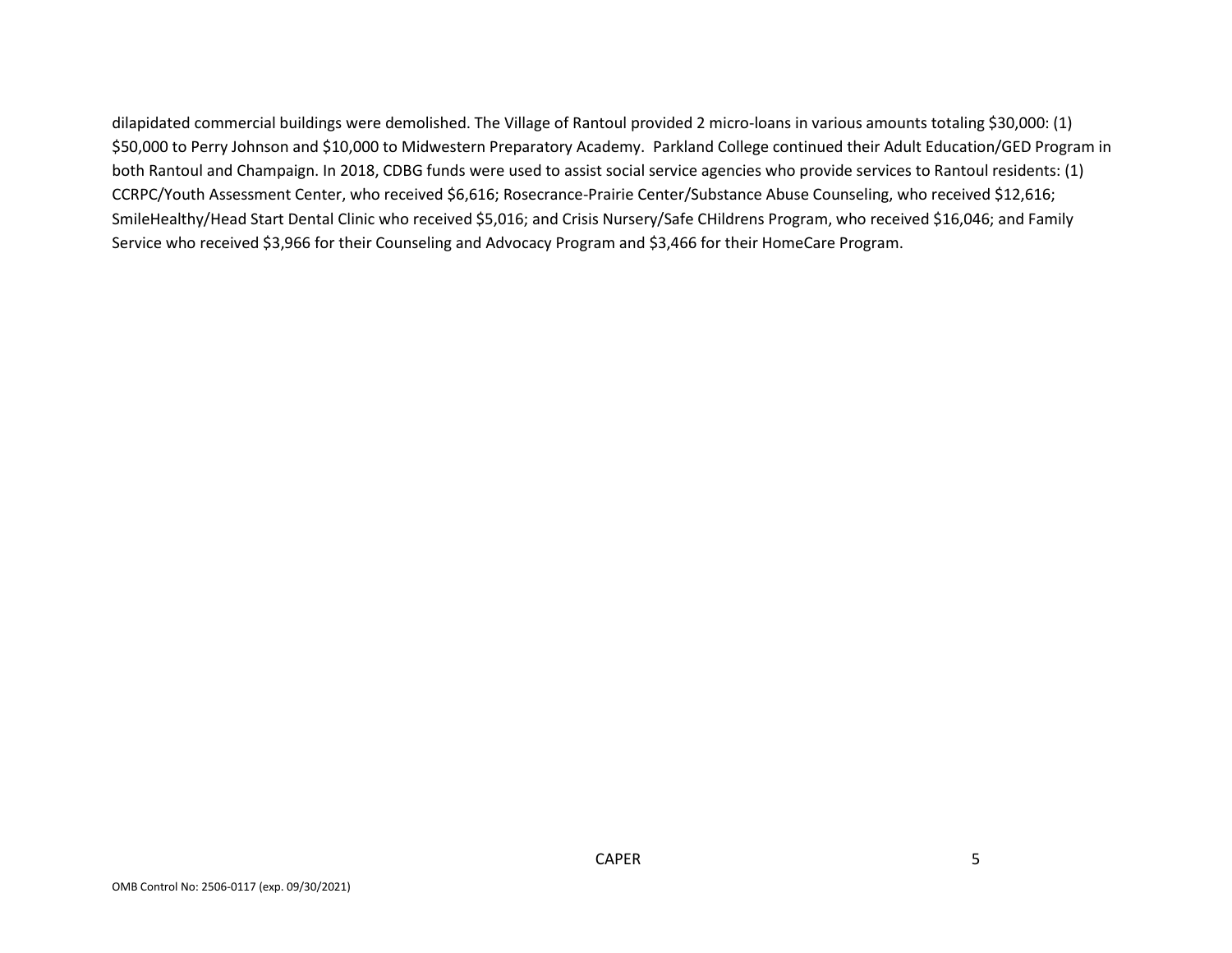# **CR-10 - Racial and Ethnic composition of families assisted**

**Describe the families assisted (including the racial and ethnic status of families assisted). 91.520(a)** 

|                                           | <b>CDBG</b> |
|-------------------------------------------|-------------|
| White                                     | 91          |
| <b>Black or African American</b>          | 72          |
| Asian                                     | 8           |
| American Indian or American Native        |             |
| Native Hawaiian or Other Pacific Islander |             |
| <b>Total</b>                              | 171         |
| Hispanic                                  | 28          |
| Not Hispanic                              | 143         |

**Table 2 – Table of assistance to racial and ethnic populations by source of funds**

#### **Narrative**

Of the 6 completed housing rehabilitation projects in 2018: 5 were caucasian, 1 was African American 5 were Very Low Income, 1 was Extremely Low Income.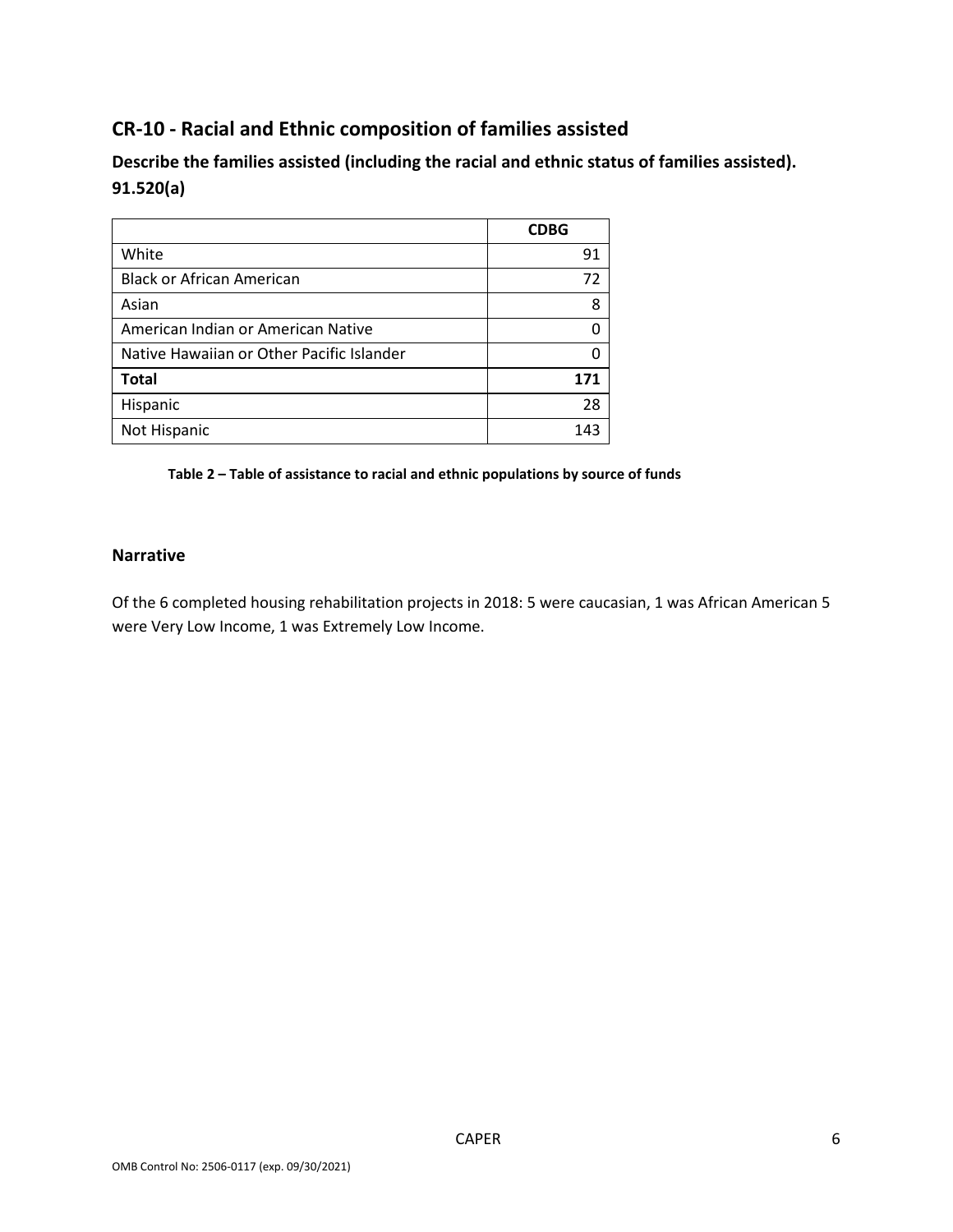# **CR-15 - Resources and Investments 91.520(a)**

| <b>Source of Funds</b>                     | <b>Source</b>    | <b>Resources Made</b><br>Available | <b>Amount Expended</b><br><b>During Program</b><br>Year |
|--------------------------------------------|------------------|------------------------------------|---------------------------------------------------------|
| <b>CDBG</b>                                | public - federal | 822,220                            |                                                         |
| <b>Competitive McKinney-Vento Homeless</b> |                  |                                    |                                                         |
| Assistance Act                             | public - federal | 0                                  |                                                         |
| Redevelopment Fund                         | public - local   | 165,000                            |                                                         |
| <b>Tax Increment Financing</b>             | public - local   | 1,465,000                          |                                                         |
| Other                                      | public - federal | 4,244,851                          |                                                         |
| Other                                      | public - local   | 4,244,851                          |                                                         |
| Other                                      | public - state   | 4,244,851                          |                                                         |

#### **Identify the resources made available**

**Table 3 - Resources Made Available**

#### **Narrative**

The funds disbursed from the Rental Rehab Revolving Loan Fund were used to pay for the administration of the CDBG Program in 2018.

#### **Identify the geographic distribution and location of investments**

| <b>Target Area</b>   | Planned           | Actual            | <b>Narrative Description</b>        |
|----------------------|-------------------|-------------------|-------------------------------------|
|                      | Percentage of     | Percentage of     |                                     |
|                      | <b>Allocation</b> | <b>Allocation</b> |                                     |
| Area Benefit         |                   |                   | Low-Mod Income Census Tracts and/or |
| Areas                | 40                | 40                | Low-Mod Income Census Block Groups  |
| <b>Housing Rehab</b> |                   |                   |                                     |
| Areas                | 0                 |                   | Village Wide                        |
| Village Wide         |                   |                   |                                     |
| Availability         | 60                | 60                | No geographic area limits.          |

**Table 4 – Identify the geographic distribution and location of investments**

#### **Narrative**

Other revenue sources include: the Illinois Motor Fuel Tax, Rental Rehab Revolving Loan Fund, State of Illinois Income & Sales Tax Revenues, USEDA Revolving Loan Fund, Village of Rantoul Hotel/Motel Tax, and the Village of Rantoul Stormwater Drainage Fund. None of these funds were made available to address needs identified in the 2013-2017 Consolidated Plan during the 2018 program year.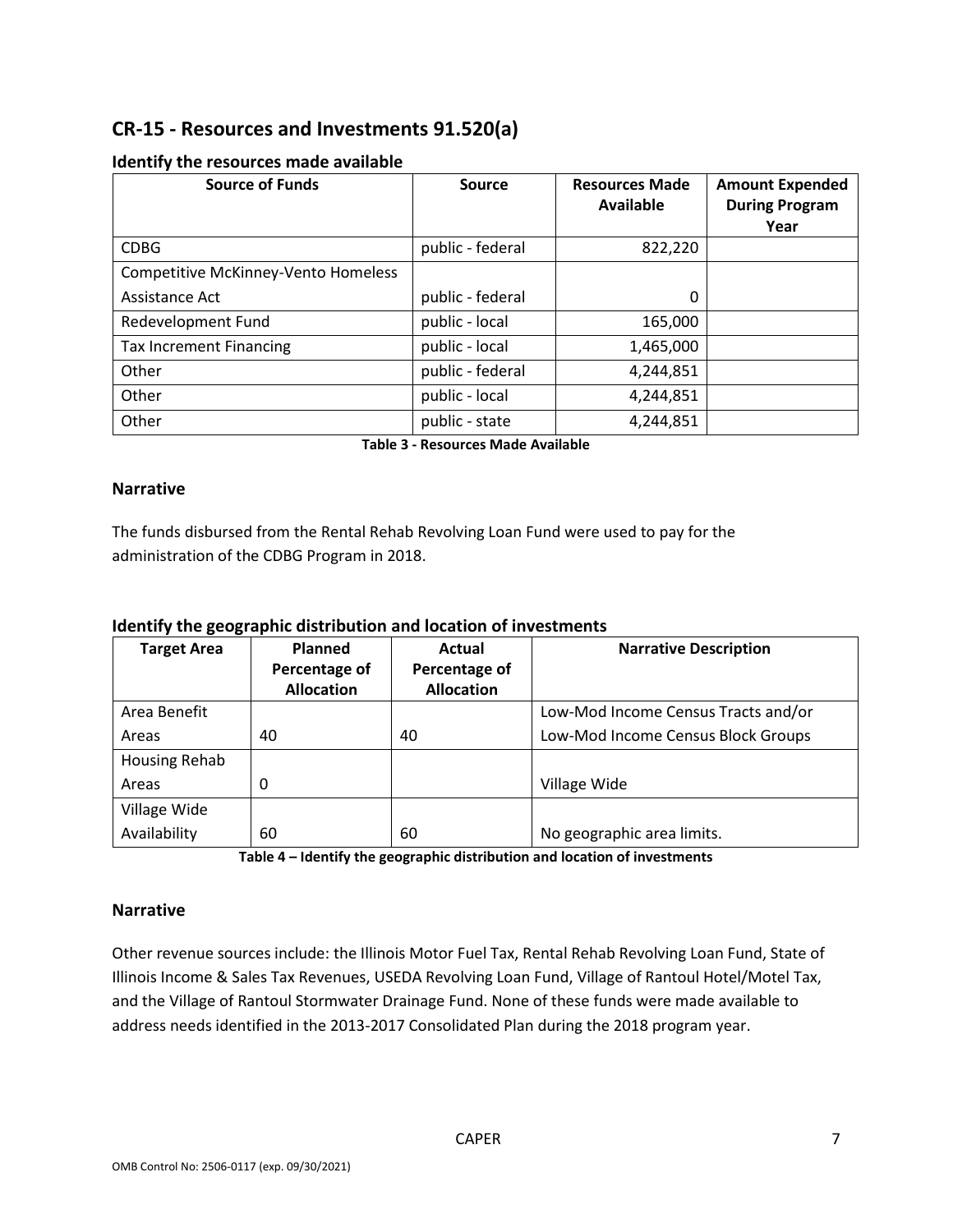#### **Leveraging**

**Explain how federal funds leveraged additional resources (private, state and local funds), including a description of how matching requirements were satisfied, as well as how any publicly owned land or property located within the jurisdiction that were used to address the needs identified in the plan.**

The Village of Rantoul does not prioritize or target any neighborhoods for the expenditure of CDBG funds. CDBG funds did not leverage any funds in the 2018 program year, however, CDBG funds were used to fund various social service programs for lower-income residents. Champaign County Regional Planning Commission no longer oversees the project bidding and construction management of the Village's housing rehabilitation program.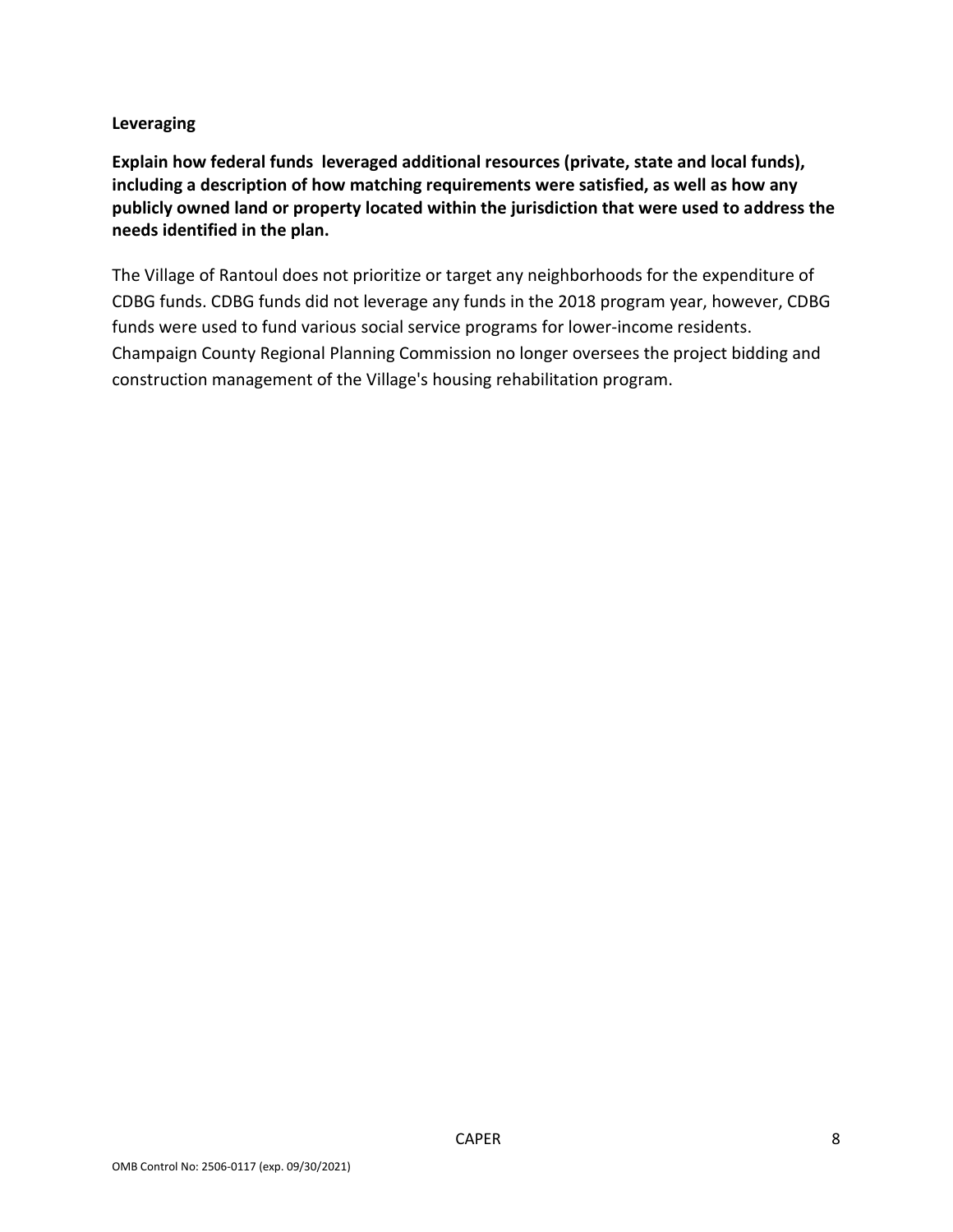# **CR-20 - Affordable Housing 91.520(b)**

**Evaluation of the jurisdiction's progress in providing affordable housing, including the number and types of families served, the number of extremely low-income, low-income, moderate-income, and middle-income persons served.**

|                                          | <b>One-Year Goal</b> | Actual |
|------------------------------------------|----------------------|--------|
| Number of Homeless households to be      |                      |        |
| provided affordable housing units        |                      |        |
| Number of Non-Homeless households to be  |                      |        |
| provided affordable housing units        | 0                    |        |
| Number of Special-Needs households to be |                      |        |
| provided affordable housing units        |                      |        |
| <b>Total</b>                             | 0                    |        |

**Table 5 – Number of Households**

|                                        | <b>One-Year Goal</b> | Actual |
|----------------------------------------|----------------------|--------|
| Number of households supported through |                      |        |
| <b>Rental Assistance</b>               | 0                    |        |
| Number of households supported through |                      |        |
| The Production of New Units            | 0                    |        |
| Number of households supported through |                      |        |
| <b>Rehab of Existing Units</b>         | 27                   |        |
| Number of households supported through |                      |        |
| <b>Acquisition of Existing Units</b>   | 0                    |        |
| <b>Total</b>                           | 27                   |        |

**Table 6 – Number of Households Supported**

### **Discuss the difference between goals and outcomes and problems encountered in meeting these goals.**

The 2016 Annual Action Plan called for 27 homes to receive housing rehab services, however, at the end of the program year only 6 minor home rehab projects were completed. Champaign County Regional Planning Commission no longer oversees the bidding process and construction management of the housing rehabilitation program. In July of 2018, the Village of Rantoul hired a City Planner to undertake the bidding and construction management process.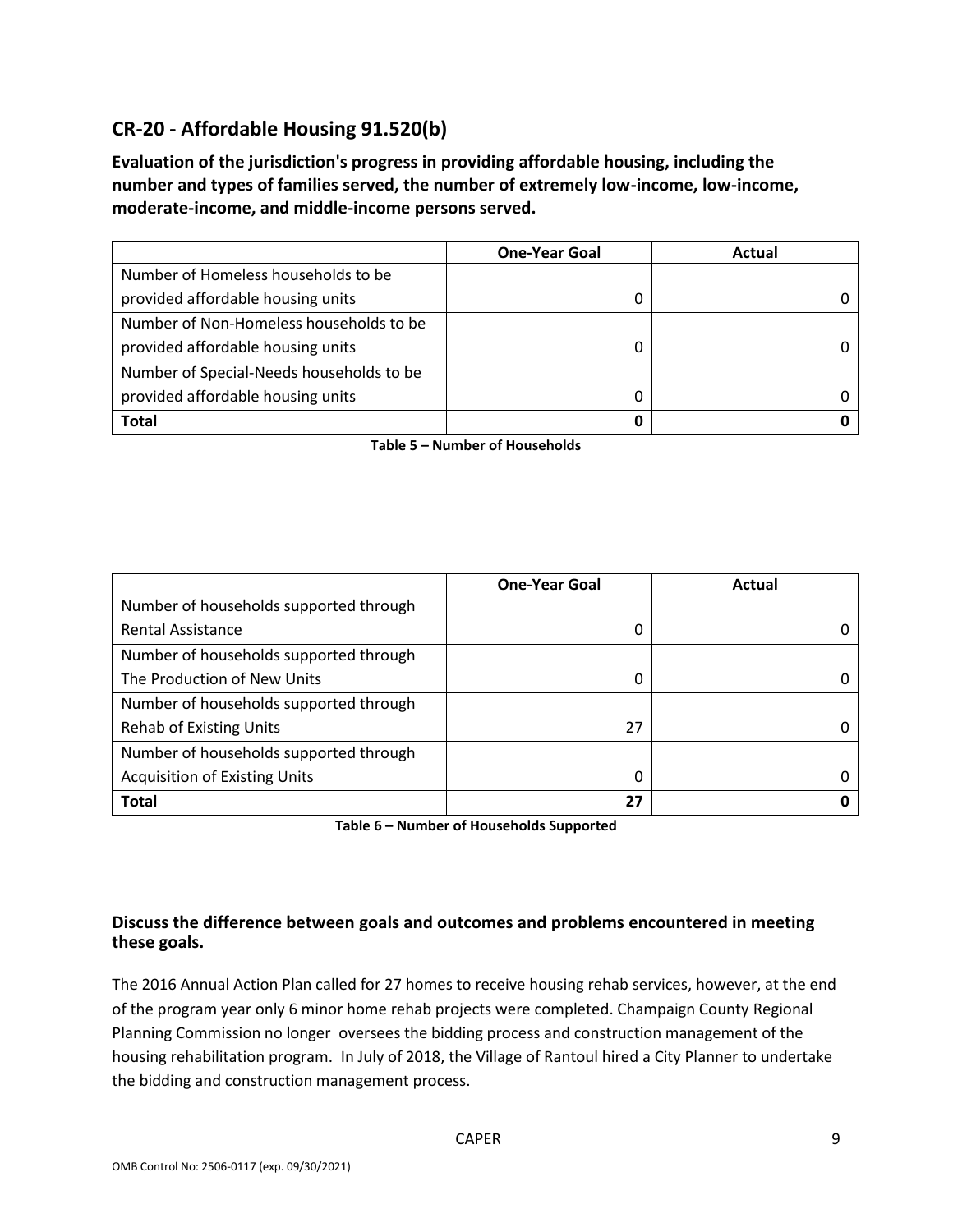#### **Discuss how these outcomes will impact future annual action plans.**

Since housing rehabilitation services is a high priority need identified in the consolidated plan, the Village of Rantoul hired the Champaign County Regional Planning Commission in 2015 to provide construction management services for 20 housing rehab projects. CCRPC did not provide constuction management services in 2018 for 27 housing rehab projects, of which only 6 were completed.

#### **Include the number of extremely low-income, low-income, and moderate-income persons served by each activity where information on income by family size is required to determine the eligibility of the activity.**

| Number of Households Served | <b>CDBG Actual</b> | <b>HOME Actual</b> |
|-----------------------------|--------------------|--------------------|
| <b>Extremely Low-income</b> | 112                |                    |
| Low-income                  | 31                 |                    |
| Moderate-income             | 11                 |                    |
| Total                       | 154                |                    |

**Table 7 – Number of Households Served**

#### **Narrative Information**

In 2018, five social service programs provided services to Rantoul residents; six rehabilitation projects were completed for 4 low moderate income, 1 moderate, and 1 very low income. There are various housing complexes in the Village of Rantoul: Jesus is the Way Ministry, Hope Meadows, Brookstone Estates & Prairie Village Retirement Community; Village Apartments operated by Rosecrance; and Twin Lakes Senior Villas.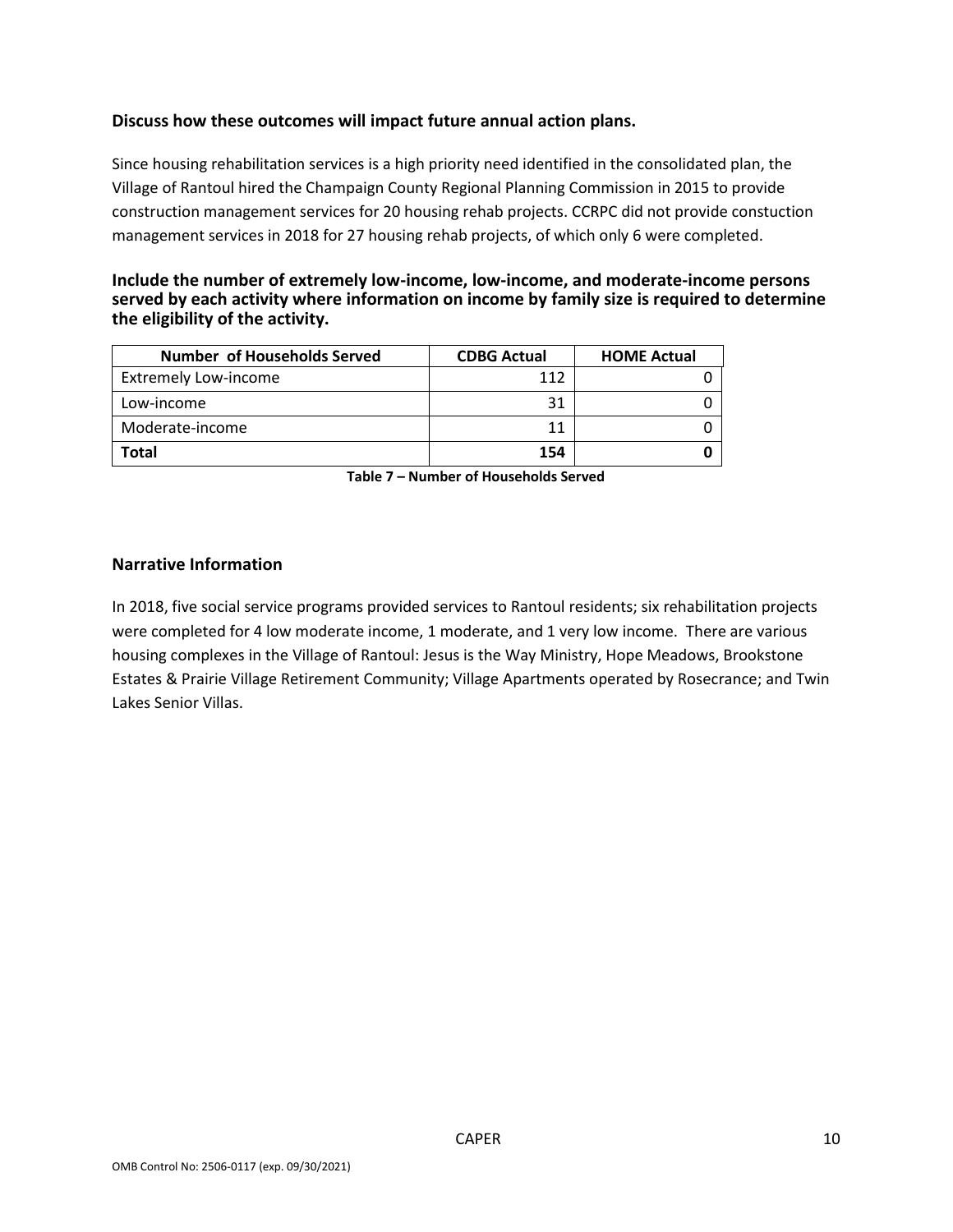# **CR-25 - Homeless and Other Special Needs 91.220(d, e); 91.320(d, e); 91.520(c)**

**Evaluate the jurisdiction's progress in meeting its specific objectives for reducing and ending homelessness through:**

## **Reaching out to homeless persons (especially unsheltered persons) and assessing their individual needs**

The Village of Rantoul did not use any CDBG funds for homelessness outreach or services in PY2018. There are no emergency shelters located in the Village of Rantoul, however, the Village is an Associate Member of the Champaign County Continuum of Care (the "CoC") and regularly attends to hear the needs of agencies that serve the homeless directly. The CoC conducts a street count and survey of homeless individuals throughout Champaign County every year. Several churches in the Cities of Champaign and Urbana have partnered with the Salvation Army to operate the "Canteen Run," which provides items commonly needed by homeless individuals such as food, water, hygiene products, coats, and blankets. The Champaign County Regional Planning Commission (CCRPC) and the Champaign County Continuum of Care are currently establishing a Centralized Intake for the Homeless. CCRPC will assess the individual's or family's situation and refer them to the appropriate shelter. CCRPC staff would also keep a central wait-list in the event that the shelters have no available space.

### **Addressing the emergency shelter and transitional housing needs of homeless persons**

A continual problem for homeless families in Champaign County was the unavailability of shelter that the family could remain housed together instead of splitting up into different shelters in different parts of the community. The United Way, along with numerous partners have opened family shelters to provide short-term, emergency shelter for families with children for up to 30 days. During their time in the shelter, families are required to work directly with an onsite case manager to find safe, permanent housing and get on a path to self-sufficiency.

**Helping low-income individuals and families avoid becoming homeless, especially extremely low-income individuals and families and those who are: likely to become homeless after being discharged from publicly funded institutions and systems of care (such as health care facilities, mental health facilities, foster care and other youth facilities, and corrections programs and institutions); and, receiving assistance from public or private agencies that address housing, health, social services, employment, education, or youth needs**

With an ever increasing concern on how to house ex-offenders, a local non-profit, Jesus is the Way Ministries, can house up to 20 parolees released from state or federal prison. The Ministry, which operates a 10-month "half-way house" program in a former hotel in Rantoul, can be classified as a transitional housing program where clients learn anger management, relapse prevention, mechanics, financial management, and computer literacy. Participants also participate in drug/alcohol counseling.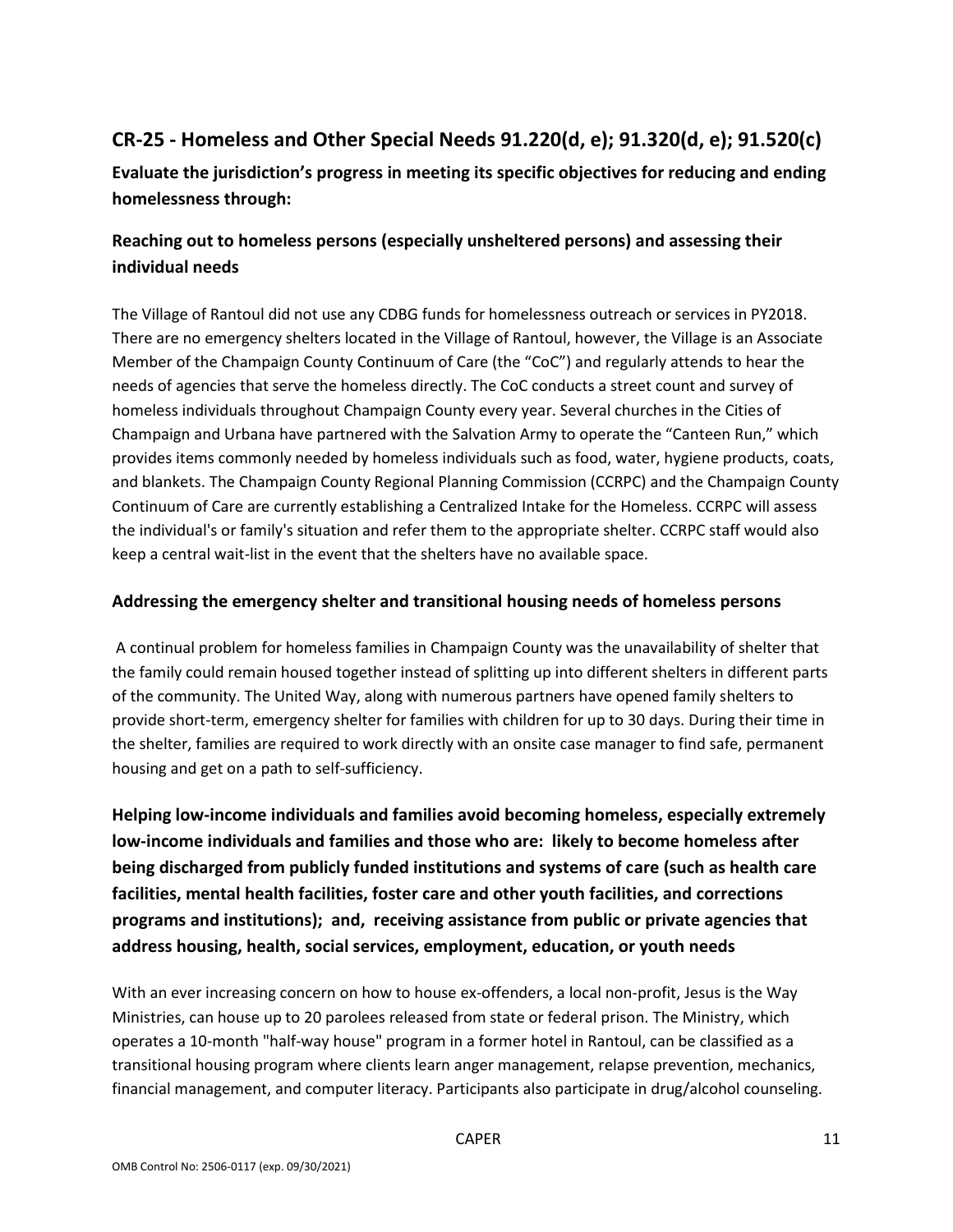This program is not funded with CDBG funds. In November 2018, the Village of Rantoul provided the Urbana-Champaign Continuum of Care a Certificate of Consistency with the Consolidated Plan to apply for funding to continue operating emergency shelters and transitional housing programs.

**Helping homeless persons (especially chronically homeless individuals and families, families with children, veterans and their families, and unaccompanied youth) make the transition to permanent housing and independent living, including shortening the period of time that individuals and families experience homelessness, facilitating access for homeless individuals and families to affordable housing units, and preventing individuals and families who were recently homeless from becoming homeless again**

The Village of Rantoul did not use any CDBG funds for services to the homeless in PY2018. The Village of Rantoul Housing Rehabilitation Program can eliminate accessibility problems within homes if a person is discharged from a facility. The most requested service involves installing a wheelchair ramp allowing access into the home, and modifications to the bathroom, after an individual is released from a medical facility.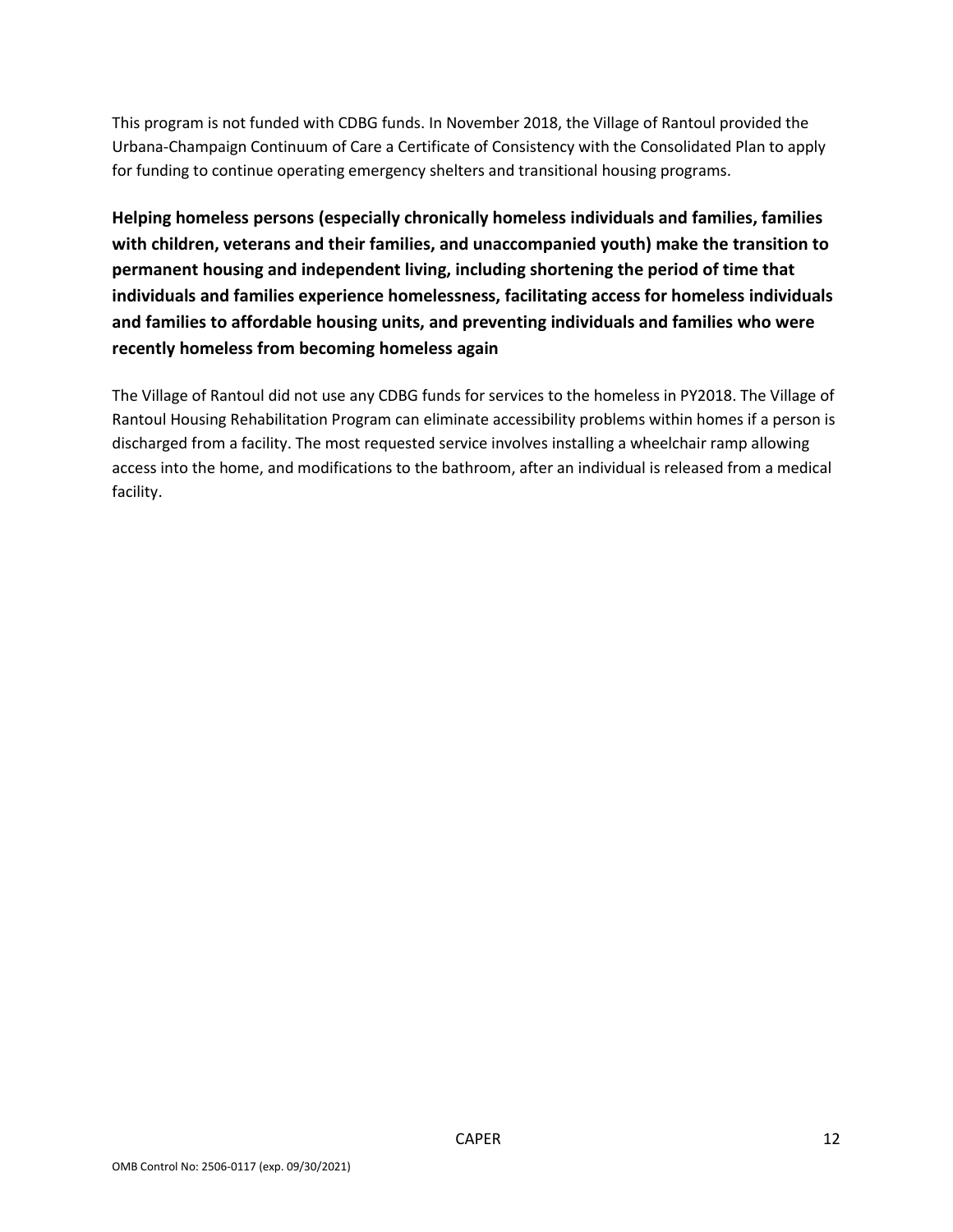# **CR-30 - Public Housing 91.220(h); 91.320(j)**

### **Actions taken to address the needs of public housing**

The Housing Authority of Champaign County (HACC) plans to develop additional housing units throughout Champaign County, including the Village of Rantoul. The Village is continuing to work with the HACC to locate properties to build upon and is continuing talks with HACC staff to develop a plan acceptable to both parties. The newly created Central Illinois Land Bank Authority (CILBA) will also play a roll in addressing the needs of public housing.

### **Actions taken to encourage public housing residents to become more involved in management and participate in homeownership**

THe HACC has developed a five-member Resident Advisory Board that acts as a forum to exchange information between residents and the HACC management team. HACC continued its partnership with Habitat for Humanity to utilize its "Moving to Work" Program, which filss a gap in affordable homeownership needs in Champaign County. HACC targets existing residents of HACC programs that complete HACC's MTW mandatory local self-sufficiency program through compliance with employment requirements. Habitat provides all homeownership program services consistent with HACC's MTW goals of self-sufficiency.

### **Actions taken to provide assistance to troubled PHAs**

The Housing Authority of Champaign County is a designated "Moving to Work" Agency and is not considered "troubled" by the Dept of Housing and Urban Development (HUD).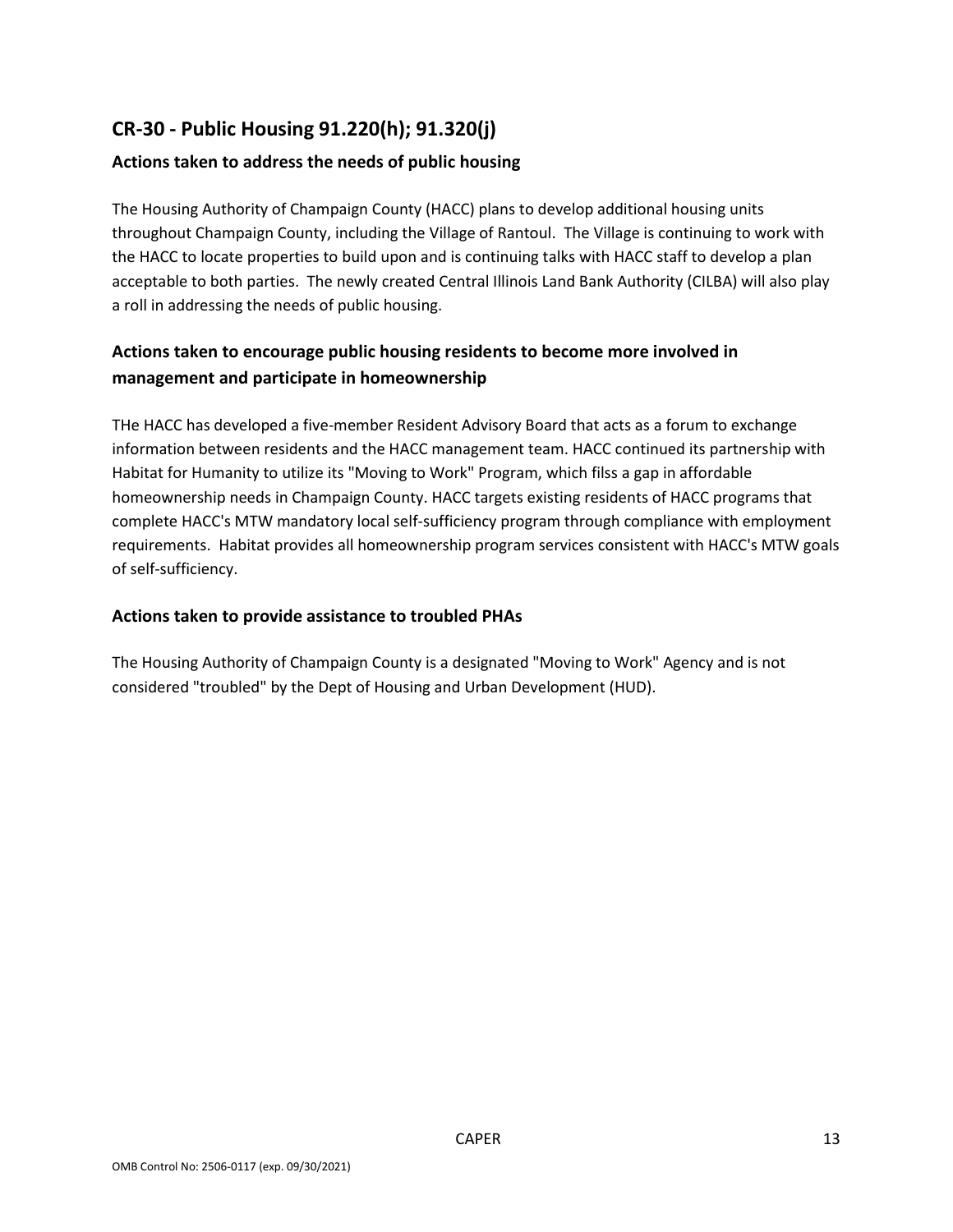# **CR-35 - Other Actions 91.220(j)-(k); 91.320(i)-(j)**

**Actions taken to remove or ameliorate the negative effects of public policies that serve as barriers to affordable housing such as land use controls, tax policies affecting land, zoning ordinances, building codes, fees and charges, growth limitations, and policies affecting the return on residential investment. 91.220 (j); 91.320 (i)**

In 2018, the largest barrier to affordable housing is a lack of capacity of the Community Development staff to meet the goals of the housing rehabilitation program. The Community Development Department currently has one staff member. The goal for PY 2018 was 27 rehabilitation projects, but only 6 were completed during the fiscal year. In 2018, the CCRPC staff person that had been designated to perfor the bid write-ups and construction accepted a job offer from an alternative employer. The person resigned from the RPC in March of 2018. At the end of 2017, the Village of Rantoul lost its building supervisor to alternative employment. In November of 2018, the Village of Rantoul lost its Neighborhood Services Coordinator to alternative employment. These three individuals played a crucial role in the CDBG Program. To date, none of these individuals have been replaced. In July of 2019, the Village hired a City Planner. The new hire does have prior CDBG experience and will be able to assist with programmatic needs.

### **Actions taken to address obstacles to meeting underserved needs. 91.220(k); 91.320(j)**

Two ongoing problems or issues that the Village of Rantoul faces to meet the needs of the underserved Rantoul residents are the lack of funding and lack of program capacity.

### **Actions taken to reduce lead-based paint hazards. 91.220(k); 91.320(j)**

Lead-based paint was available for used on all residential structures until 1978. All applicants (and tenants) to the rental and owner-occupied housing rehabilitation programs are notified of potential lead paint hazards in writing. Every housing unit considered for rehabilitation services has an assessment for the presence of lead-based paint using an x-ray fluorescent (XRF) maching by a village building inspector. No CDBG funds were used this year for the remediation of lead-based paint hazards during rehab and clearance testing post rehab. The Village of Rantoul currently has one inspector who has his State of Illinois Lead Inspector/Assessor license.

### **Actions taken to reduce the number of poverty-level families. 91.220(k); 91.320(j)**

The community has several avenues either to help persons in poverty to address their immediate living needs and to help persons out of poverty: (1) the Village of Rantoul Recreation Department provides Senior Runabout Service, which provides transportation to senior citizens and those with disabilities to attend the Peacemeal Program held at the Community Service Center of Norther Champaign County, and (2) Sarah Bush Lincoln Center operates a Meals-on-Wheels program for home bound senior citizens, along with the Peacemeal Lunch Program. The Community Sevice Center received local, non-CDBG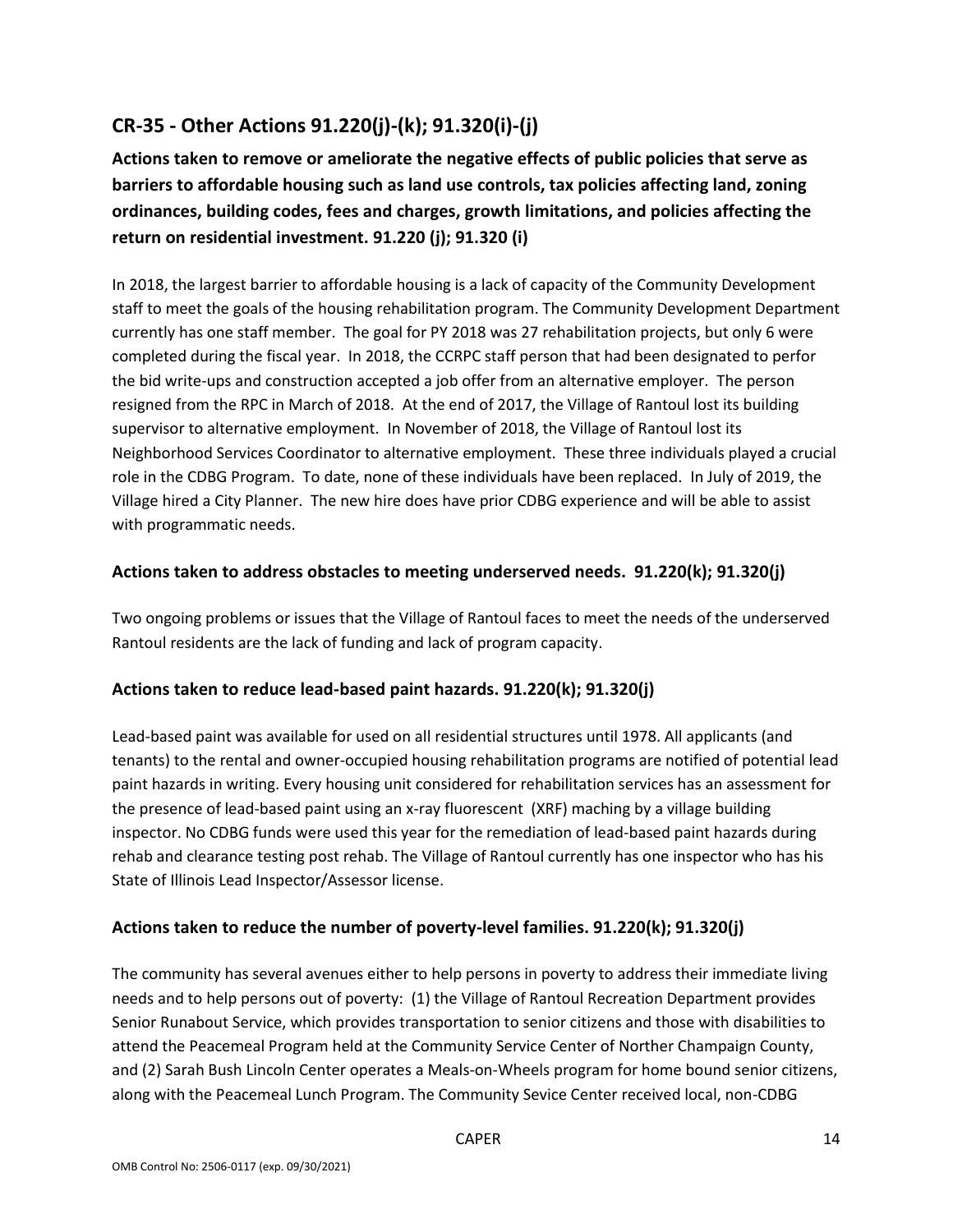funding from the Village, as well as from the United Way of Champaign County. Bethany Park Christian Church operates a year-round clothing center and an annual back to school event where lower-income residents can obtain free clothing anc pick up school supplies. The Village of Rantoul has sponsored and attended job fairs, and has provided micro-loans to various businesses.

#### **Actions taken to develop institutional structure. 91.220(k); 91.320(j)**

Since 2012, the CDBG Program in Rantoul has been solely operated by the Community Development Director, who is responsible for the daily administration of the grant program, providing technical assistance to subrecipient agencies, project management, regulation compliance, and communication with the public.

## **Actions taken to enhance coordination between public and private housing and social service agencies. 91.220(k); 91.320(j)**

The Village of Rantoul Community Development staff have formed strong relationships with the staff and leaders of social service agencies in Champaign County, the Housing Authority of Champaign County, and the CDBG/HOME staff in the Cities of Urbana and Champaign. Each yer the Village of Rantoul allocates 15% of its CDBG grant to public service agencies serving lower income residents of Rantoul. The Village of Rantoul is an Associate Member of the Champaign County Continuum of Care. The Local Funders Group periodically meets, which is comprised of the Village of Rantoul, the City of Urbana, the City of Champaign, the United Way of Champaign County, Champaign County MHB/DDB, the Community Foundation of East Central Illinois, Cunningham Township, and the City of Champaign Township. As a member of the CCRPC, the Village has a representative on the Champaign County Community Action Board, to discuss the operations and successes of the various programs along with other funding; this group ovesees the CSBG along with all the programs the grant funds. The Rantoul Police Dept. has had an MSW intern from UIUC.

## **Identify actions taken to overcome the effects of any impediments identified in the jurisdictions analysis of impediments to fair housing choice. 91.520(a)**

THe Village of Rantoul acknowledges that its Analysis of Impediments to Fair Housing report is in need of updating. Staff has begun to review the newly released AFFH Assessment of Fair Housing, and the Village of Rantoul has signed an intergovernmental collaboration agreement with the City of Urbana to begin the process of looking at fair housing regionally. The Village of Rantoul CD Dept. completed a revision of the Fair Housing Analysis in 1997 and determined nine problem areas related to fair housing.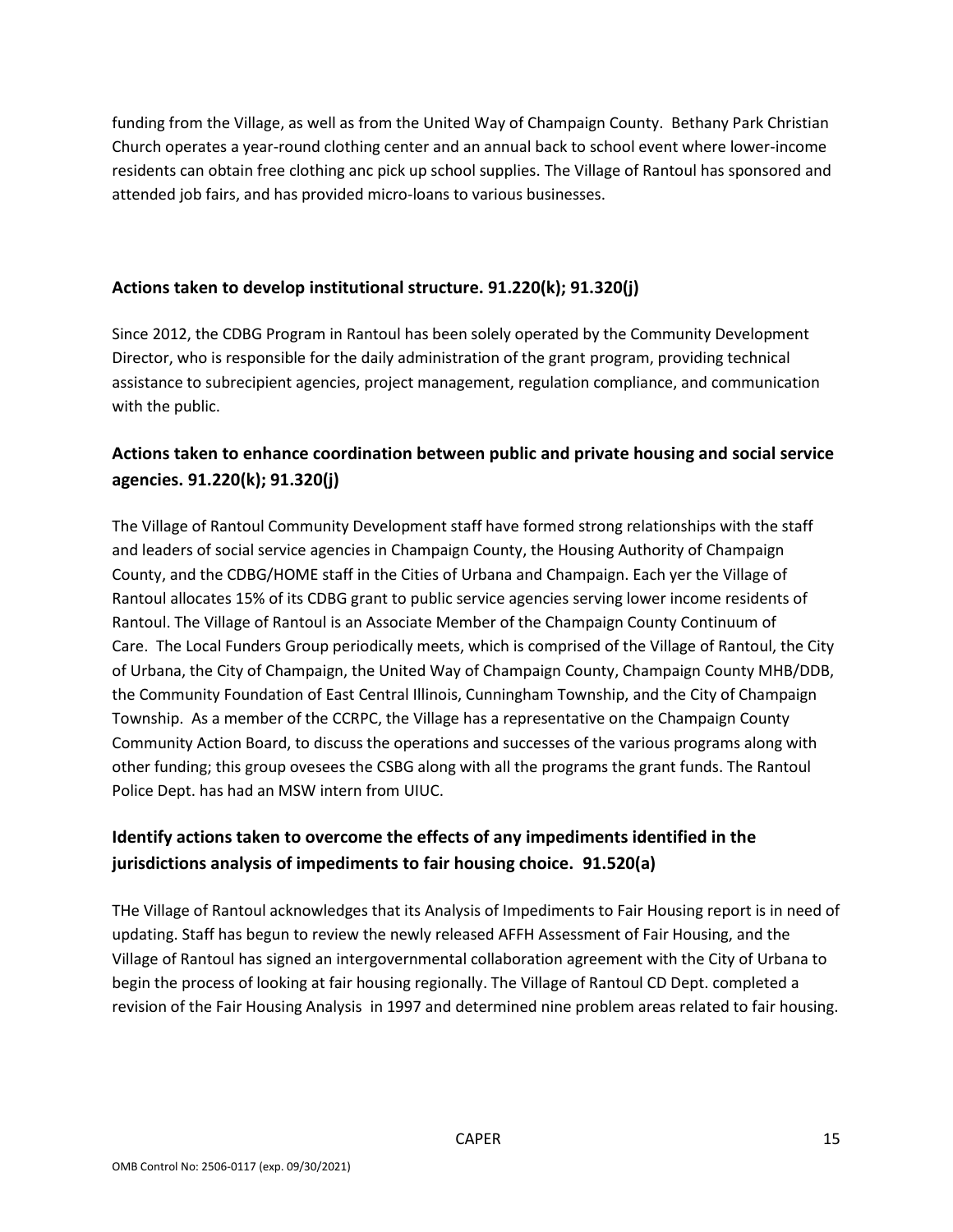# **CR-40 - Monitoring 91.220 and 91.230**

**Describe the standards and procedures used to monitor activities carried out in furtherance of the plan and used to ensure long-term compliance with requirements of the programs involved, including minority business outreach and the comprehensive planning requirements**

The Village of Rantoul CD Dept. is in the process of preparing the Consolidated Plan and all annual updates. The department oversees programs implemented with CDBG funding and as such, is subject to all regulations pertaing to the CDBG funds and needs to insure compliance with those regulations. To ensure that HUD regulations are met with regard to housing rehabilation program. No CDBG funds were used to provide economic development opportunities in 2018 to attract new businesses in Rantoul.

The Village of Rantoul has an active list of minority businesses that are located in teh Champaign County area.

### **Citizen Participation Plan 91.105(d); 91.115(d)**

## **Describe the efforts to provide citizens with reasonable notice and an opportunity to comment on performance reports**.

Opportunities were given for citizen participation in planning activities and budgeting CDBG funds using the Citizen Participation Plan (CPP). The CPP was also used to gain public comments regarding accomplishments completed by CDBG funds.

## **CR-45 - CDBG 91.520(c)**

**Specify the nature of, and reasons for, any changes in the jurisdiction's program objectives and indications of how the jurisdiction would change its programs as a result of its experiences.**

The Village of Rantoul CD Dept. did not propose any chages to the current programs.

## **Does this Jurisdiction have any open Brownfields Economic Development Initiative (BEDI) grants?**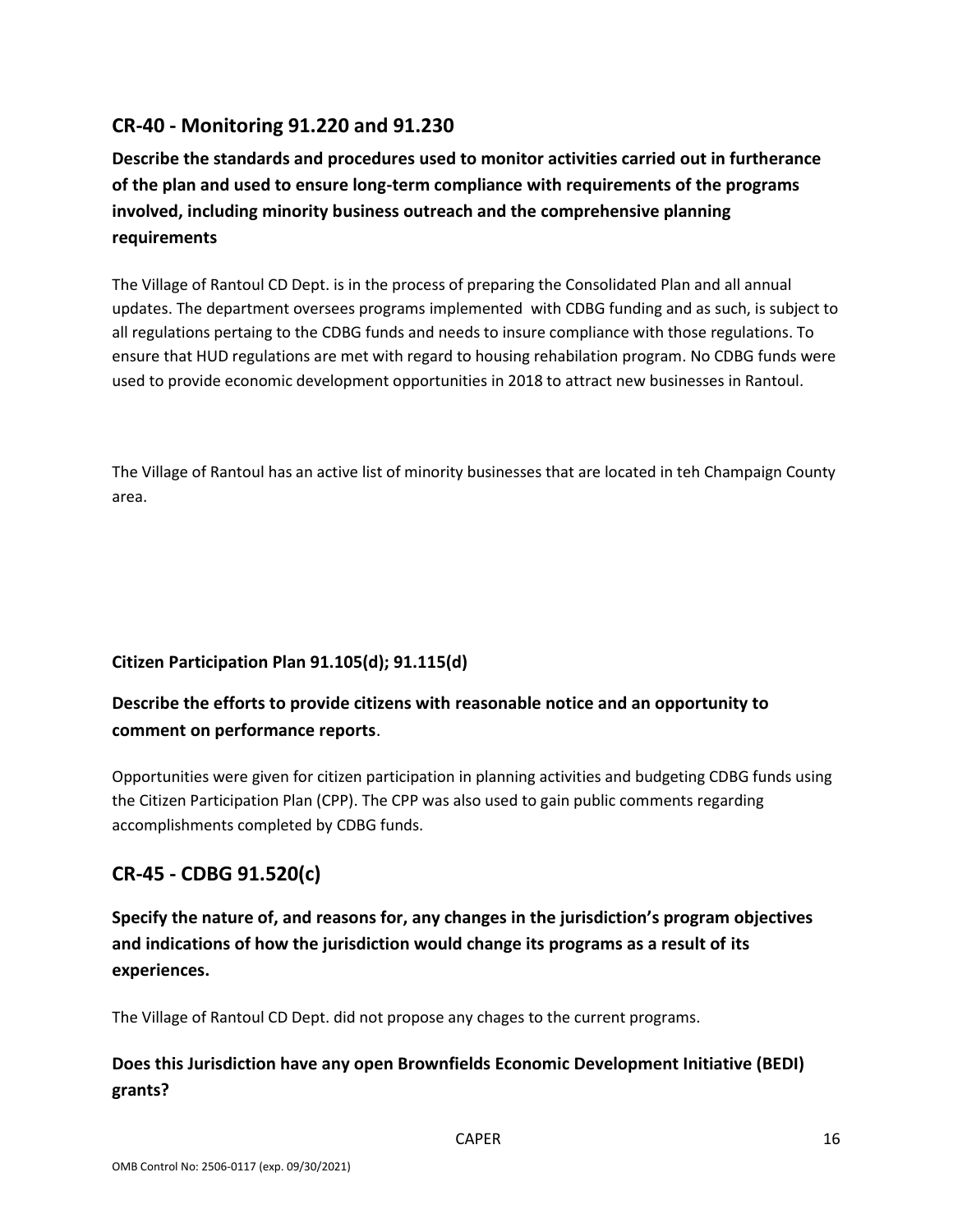**[BEDI grantees] Describe accomplishments and program outcomes during the last year.**